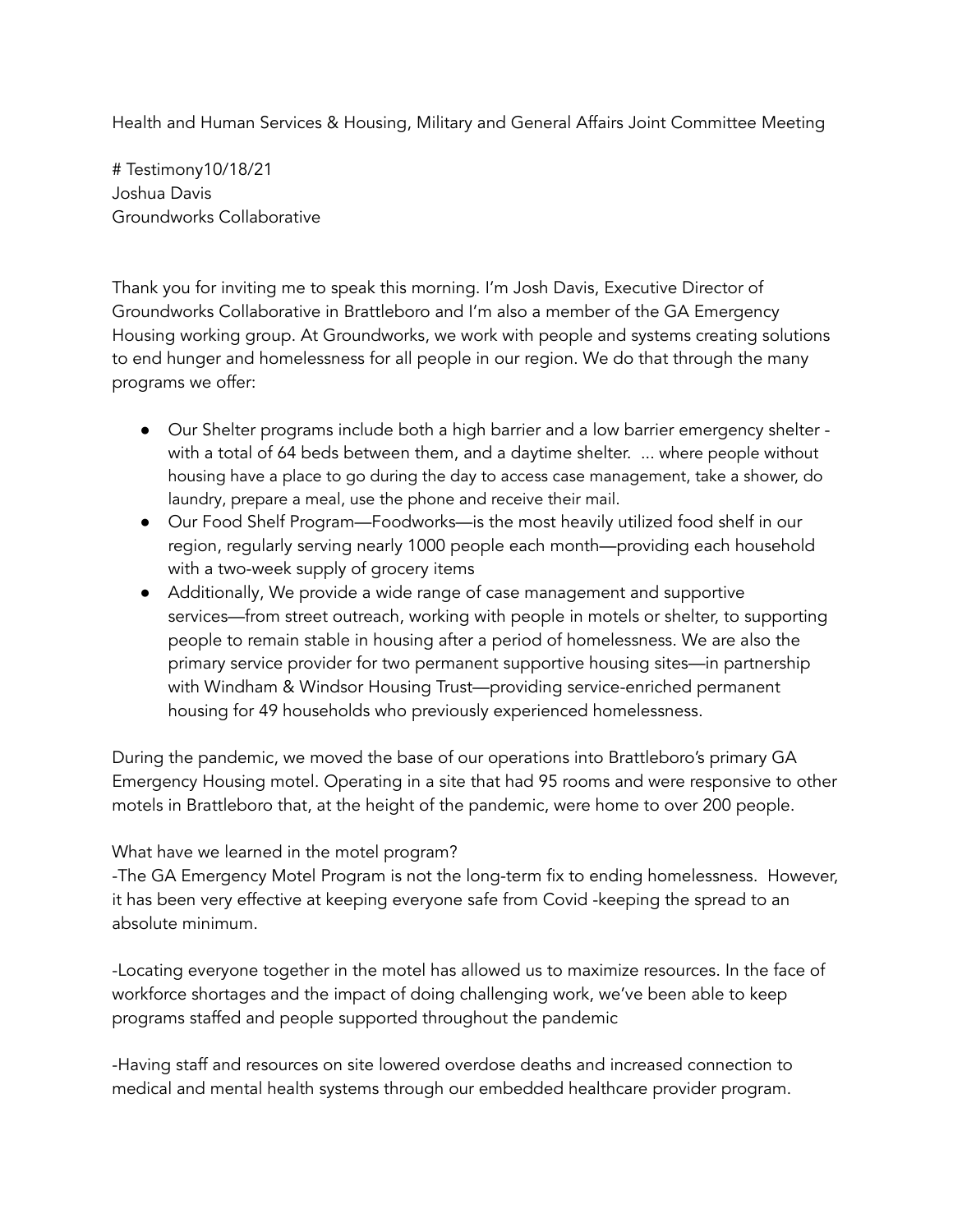-Motel owners and operators are willing partners in this work in our region and are more than willing to continue providing rooms to the GA Emergency motel program.

Since the motel eligibility requirements have been reintroduced, we have seen:

-an increase in people couchsurfing and a direct connection to increased COVID cases among the people we serve. I would like to underscore that not only is this potentially deadly for the individuals that test positive, but our low barrier shelter is a congregate site. The amount of work it takes to quarantine 30+ individuals is enormous. Placing additional stress on incredible staff that are stretched beyond capacity forced to manage logistics for placement, transport, care plans as well as organizing additional testing to monitor the extent of outbreaks.

-There is simply nowhere to put people - our shelters are full. Prior to the extension on the 84-day deadline, we were estimating over 50 people would be exited from motels in the Brattleboro district into an emergency housing system that is already fully saturated and into a system of service providers that are beyond capacity. All of our 64 beds are currently full and this is not a unique situation statewide.

As a member of the GA Emergency Housing working group, I—along with fellow service providers—submitted ideas to DCF Commissioner Sean Brown to be considered as part of the short-, medium- and long-term action items the Governor requested. We have not had a chance to review the plan submitted to the Governor. However, there was unanimous agreement that the motel program should be extended as a first step to mitigating the ongoing crisis that will otherwise worsen. We've invested millions in housing production in Vermont, but the real impact of building additional housing units will take time to be realized. I propose tying the motel program extension to the production of places for people to go. At the very least, I would advocate for a substantial program continuation that breaks the cycle of 30-day extensions. The ongoing stress to people in the program caused by short-term extensions and long-term uncertainty is substantial and unnecessary. As a service provider, I can attest that we cannot focus on long-term or even medium-term planning if we're constantly advocating for another modest extension. I would ask that the program be extended for as long as possible while we work on implementation of other housing strategies.

Shifting to the people in the program -Admittedly, I have gotten used to the temperature of the water, so to speak. But taking a step back, I don't think people can appreciate the complexity and intensity of what is being asked of our shelter providers statewide. Rather, I want to underscore the incredible vulnerability and devastating impact of people harmed by systems of care that weren't designed to work for them.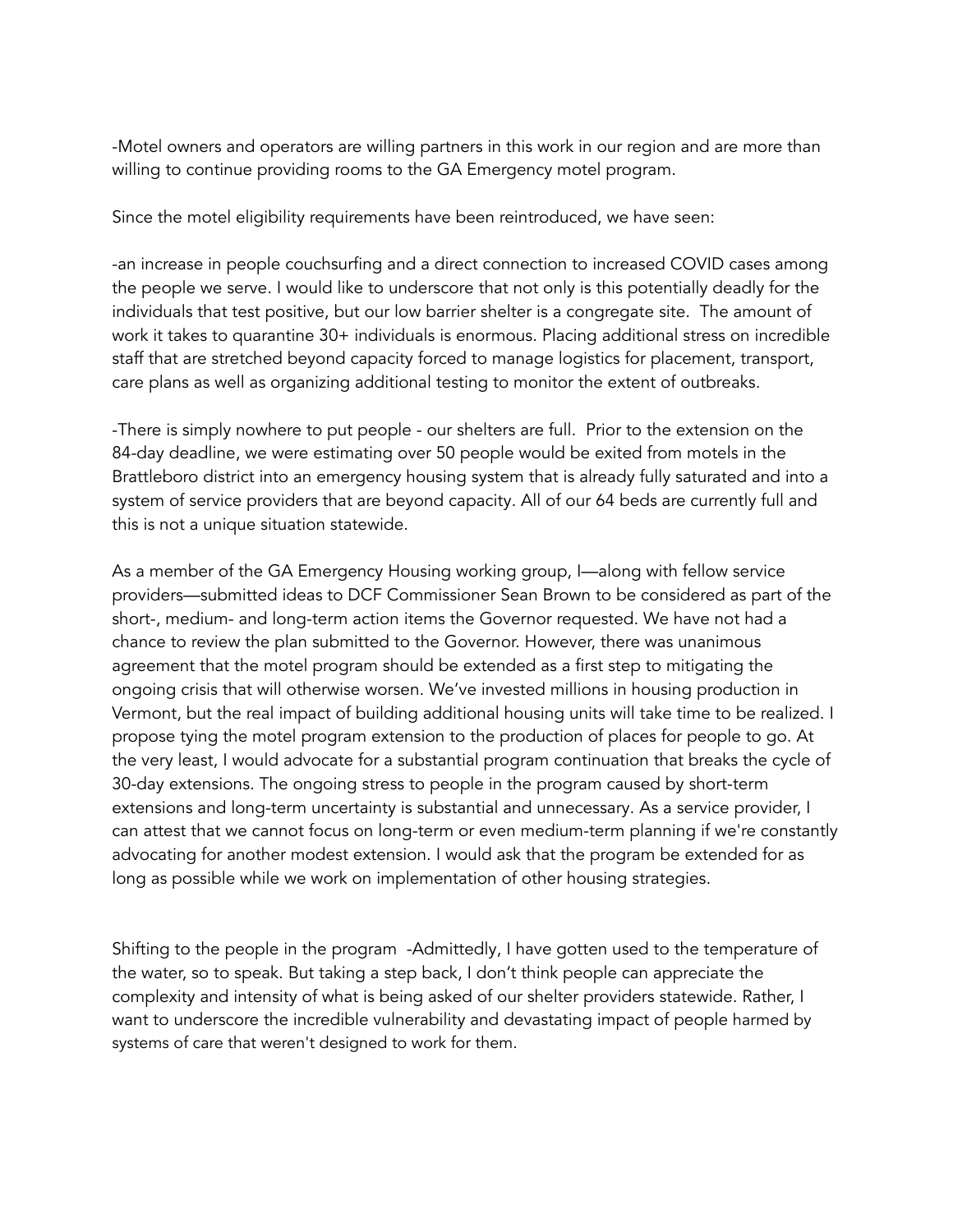It is not uncommon to hear that other parts of our system are grappling with having to apply more of a 'social work frame' to their work - police, fire and rescue, motel owners and operators. This is not because we are dealing with something unique in Vermont - rather the public health crisis that has pulled back the veneer on the scale and acuity of need that exists for hundreds of vermonters and thousands of Americans - we're experiencing the real impact of economic, medical and mental health system that aren't working for everyone.

As we're using this opportunity to not just get through the pandemic, but to transform our housing system, our system of services and supports needs an equally transformational investment. We have spent years advocating for substantive changes in our community mental health system and medical system to better serve people on the fringes. Our efforts have been focused on improving access to our care system. We see people facing mental health emergencies are regularly boarded in the emergency department for days on end to the detriment of their long-term health and at a great stress and financial cost to the health care system. At the same time, Brattleboro's rental housing vacancy rate, not unlike the rest of the state is consistently under 2%. The people most impacted by these parallel crises are the community's most vulnerable residents—people living without a permanent place to call home, in distress from unmet medical, mental health, or addiction care needs, and unable to access critical care and supports that could potentially shift their trajectory, improve their health and well-being, and—quite literally—save their lives.

Building on a strong partnership between—Brattleboro Memorial Hospital (BMH), Brattleboro Retreat, Groundworks Collaborative, and Health Care & Rehabilitative Services (HCRS)— we've designed a pilot program for healthcare delivery to people experiencing homelessness. This pilot project, Healthworks ACT, will build on a successful initiative in order to reach more people with a significantly more robust, trauma-responsive model for an integrated medical home.

I'll follow up with more info about this approach and would say that we're cautiously optimistic about the funding plan to begin to pilot this program next year. Continuing to expect our systems of care to meet the need as is —despite outcomes that clearly illustrate that it's not working—will perpetuate wide gaps and inequity. Rather, we need to invest in alternatives and expand what works.

In the meantime, I want to acknowledge the incredible work that staff at Groundworks and our sister organizations throughout Vermont do on a daily basis.. We are not alone at Groundworks as we experience a staffing and workforce shortage that is heavily stacked against the kind of difficult work the emergency housing system demands of our staff. Because we're here to meet people's basic needs, we ask so much of people when they join the staff at Groundworks: be flexible, don't give up on people, sit with suffering, do the paperwork, connect, hold boundaries,